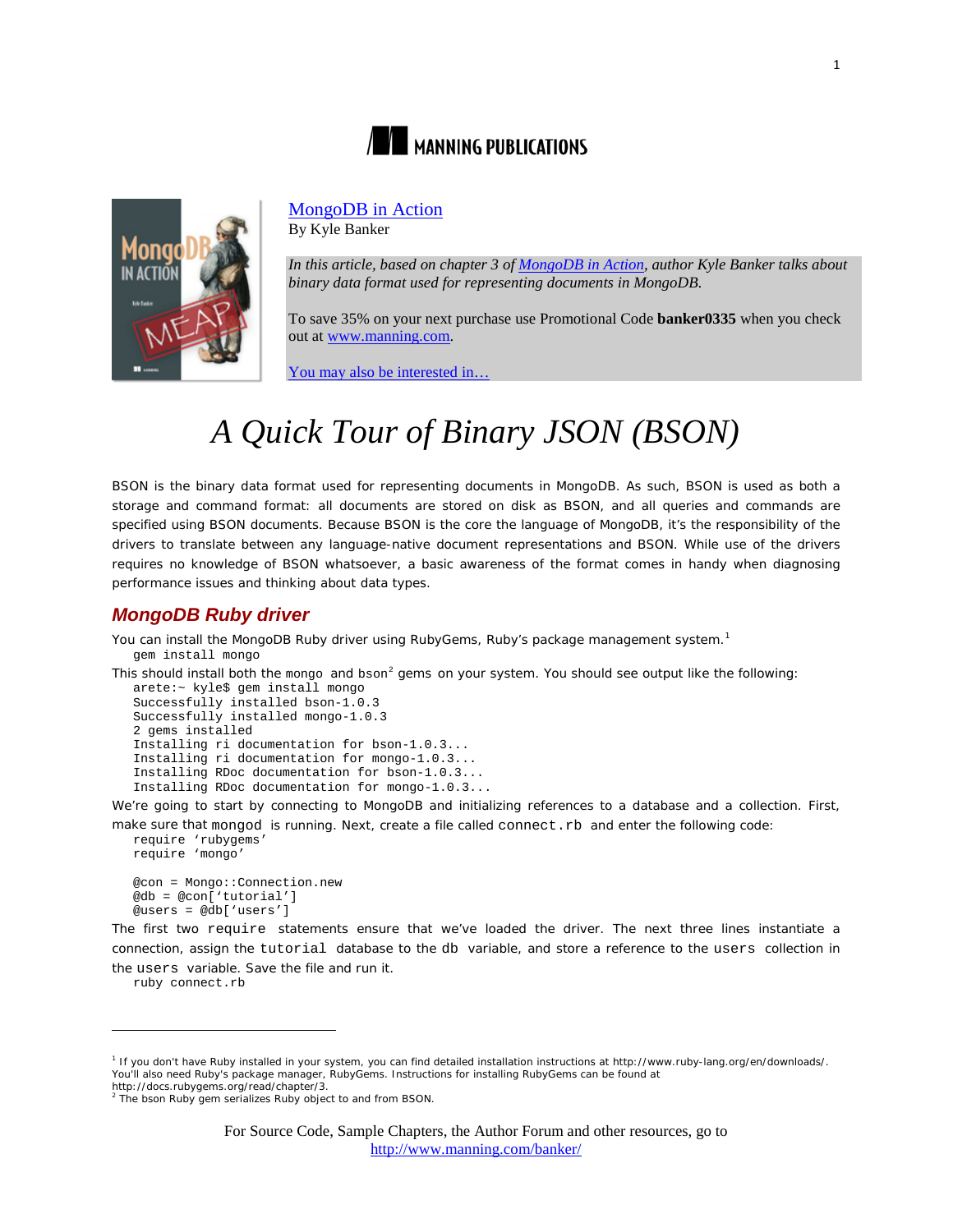If no errors are raised, you've successfully connected to MongoDB from Ruby. That may not seem very glamorous, but it's the first step in using MongoDB from any language.

#### *How the drivers work*

So what's going on behind the scenes when we issue commands through a driver or via the MongoDB shell? We're going to peel away the curtain and provide a high-level overview of how the drivers work.

All MongoDB drivers perform three major functions. First, they generate MongoDB object ids, the default values stored in the field \_id of all document. Next, the drivers are responsible for converting any language-specific representation of documents to and from BSON, the binary format used by MongoDB. For example, the driver serializes all Ruby hashes to BSON and then deserializes from BSON whenever we get a response from the database. The final function for the drivers is to communicate with the database over a network socket using a wire protocol specific to MongoDB. We're not going to discuss the specifics of the wire protocol, but we will look at a few implications of the ways in which the drivers communicate with MongoDB over the network.

#### *Object id generation*

Every MongoDB document requires a primary key. That key, which must be unique for all documents in a collection, is stored in the \_id field. Developers are free to use their own custom values as the \_id but, when not provided, a MongoDB object id will be used by default. Before sending a document to the core server, the driver checks to see if the \_id field is present. If the field is missing, an object id proper will be generated and stored as \_id.

It may strike you as unusual that the drivers, and not the core server, generate a document's primary key. After all, with SQL databases, it's the core server that assigns primary keys and not the client. The reason for this is that primary keys in SQL databases are integers; assigning the primary key centrally, at the core server, is the easiest way of ensuring that each new row is given the next available integer key, with no possibility of duplication.

While the RDBMS method of centralized primary key assignment works well, there are a couple of hidden costs. This first is that any client has to wait for at least a network round-trip to get a row's primary key, which introduces network latency.

The second cost is that a special lock has to be implemented on the core server so that ids can still be handed out incrementally even in the face of concurrent inserts. While this isn't so terrible in a single-server situation, the prospect of a horizontally-scaled database system having to coordinate among servers simply to pass out primary keys is unacceptable.

Because a MongoDB object id is a globally-unique identifier, it's safe to assign the id to a document at the client without having to worry about creating a duplicate id. This obviates the need for a network round trip. What's more is that, in a situation where we have dozens of application servers communicating with a single database server, the work of generating all those primary keys remains at the client level, freeing the database server for more important tasks. Finally, when the database is sharded, that is, distributed horizontally across multiple machines, there's no need for those shards to communicate with one another or to implement the sort of locking that would be necessary for generating integer ids.

That's the rationale. Let's now look more closely at the object id format itself. You've undoubtedly already seen object ids in the wild, but you may not have noticed that they're made up of twelve hex bytes. Certainly they may appear random, but they do have a semantic, which is illustrated in figure 1.

## 4c291856 238d3b 19b2 000001

4-byte timestamp

machine id

process id

counter

Figure 1 MongoDB object id format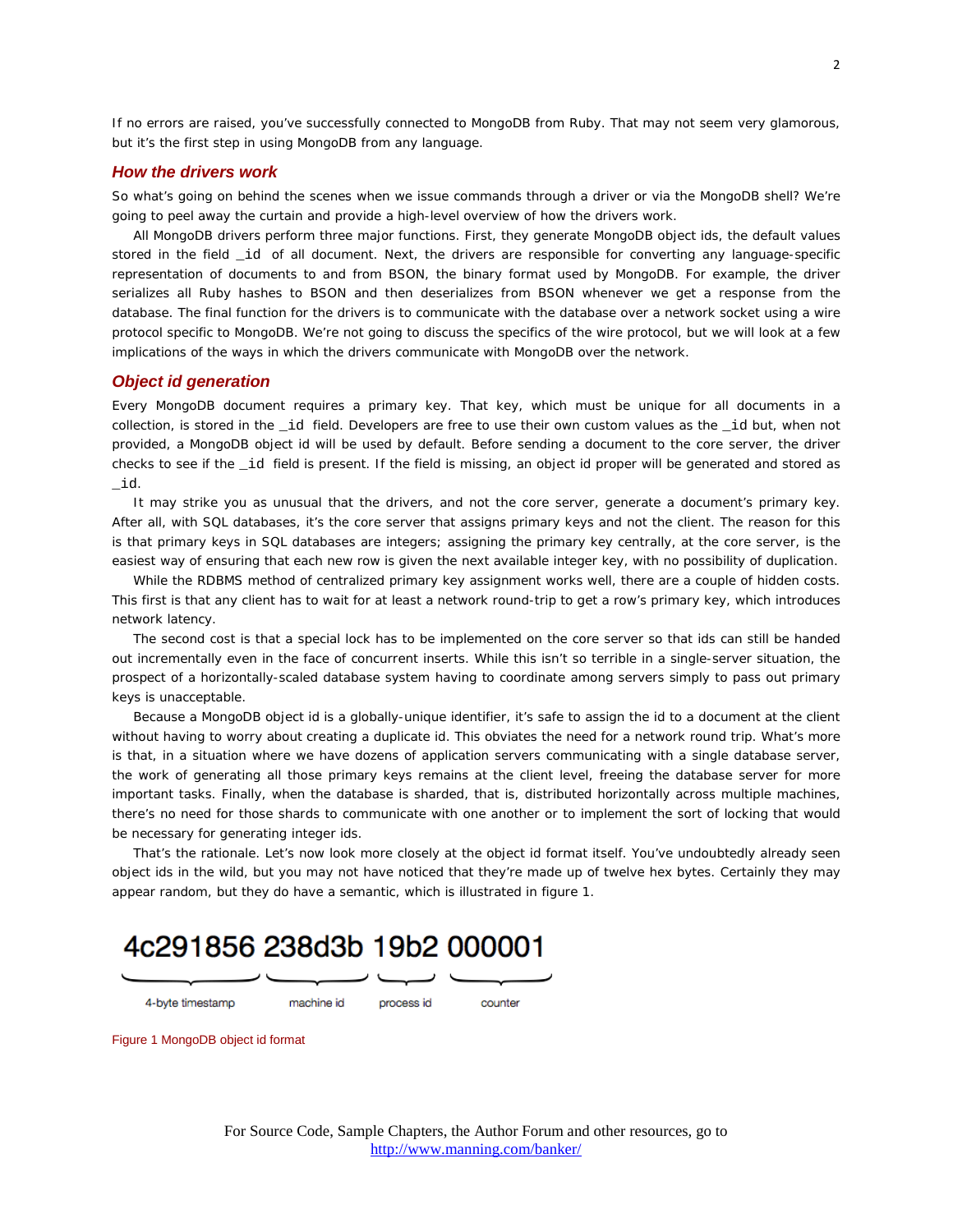The most significant four bytes carry a standard UNIX timestamp that encodes the id's creation date. The next three bytes store the machine id, which is followed by a two-byte process id. The final three bytes store an incrementing counter for the given process.

One of the incidental benefits of using MongoDB object ids is that they include a timestamp. Most of the drivers provide methods that allow for an easy extraction of that timestamp, giving the document's creation time for free. Using the Ruby driver, you can call an object id's method generation\_time to get that id's creation time as a Ruby Time object.

```
irb(main):002:0> id = BSON::ObjectID.new
=> BSON::ObjectID('4c41e78f238d3b9090000001')
irb(main):003:0> id.generation_time
=> Sat Jul 17 17:25:35 UTC 2010
```
The timestamp also allows for time range queries across a collection using object ids alone. For instance, if I wanted to query for all documents created between October, 2010 and November, 2010, I could create two object ids whose timestamps would encode those dates and then issue a range query on \_id. Since Ruby provides methods for generating object ids from the time object, the code for doing this is trivial:

```
oct_id = BSON::ObjectID.from_time(Time.utc(2010, 10, 1))
nov_id = BSON::ObjectID.from_time(Time.utc(2010, 11, 1))
```
@users.find( ${\lbrace \text{'}_id' \Rightarrow {\lbrace \text{'}\text{g}te' \Rightarrow oct_id, \text{'}\text{slt'} \Rightarrow nov_id \rbrace} \rbrace}$ )

We've explained the rationale for MongoDB object ids and the meaning behind the bytes. Let's now look at BSON data types.

#### *Data types*

At the time of this writing, the BSON specification comprises nineteen data types. What this means is that each value within a document must be convertible into one of these types in order to be stored in MongoDB. The BSON types include many that you'd expect: UTF-8 string, 32- and 64-bit integer, double, Boolean, timestamp, and UTC datetime. But there are also a number of types quite specific to MongoDB. For instance, the object id format described earlier gets its own type, there's a symbol type for the languages that support it, and there's even a special binary type.

Figure 2 illustrates how we go from a Ruby hash to a bonafide BSON document.



Figure 2 Translating from Ruby to BSON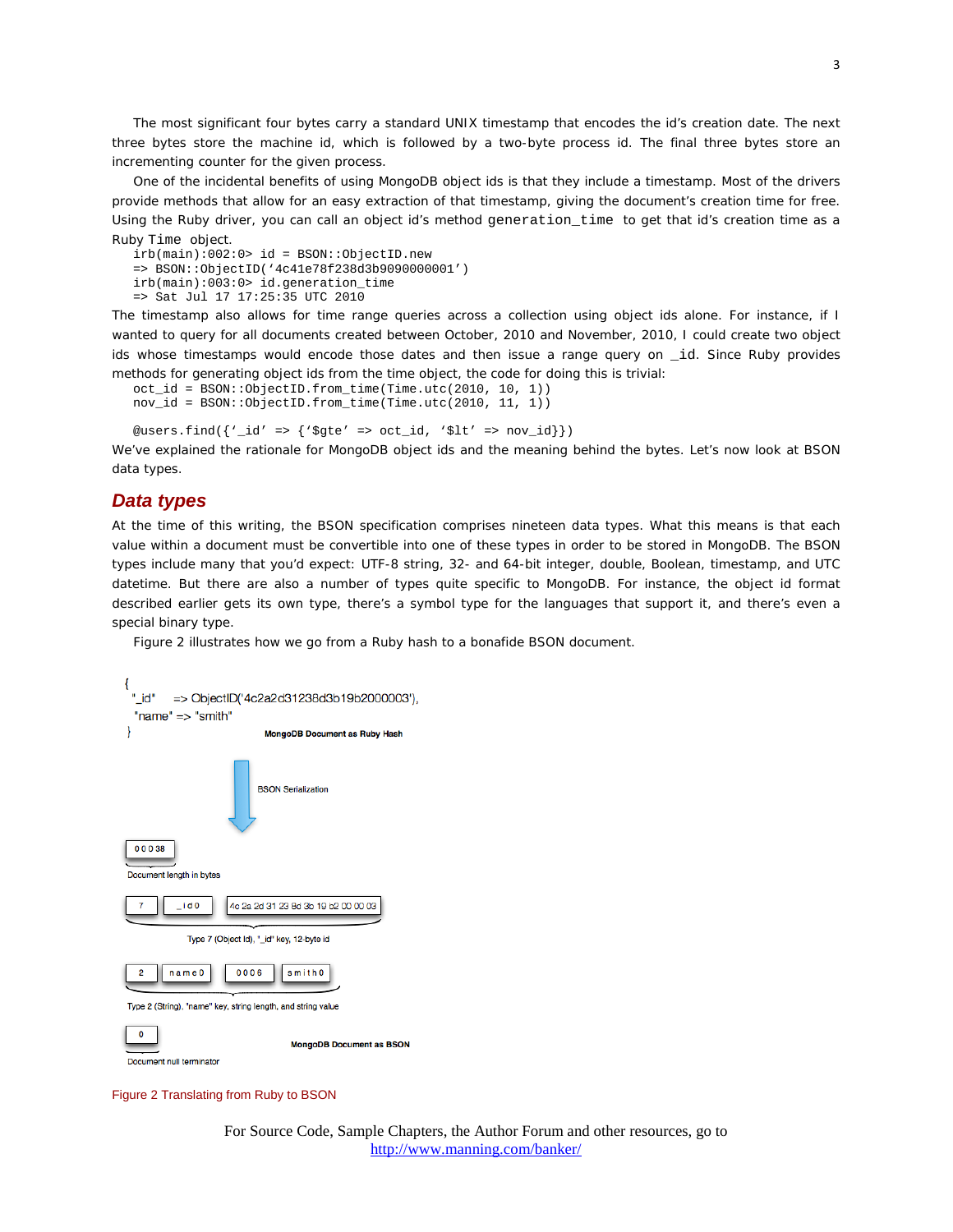The Ruby hash document is simply an object id and a string. What comes first when translating to a BSON document is the document's size (you can see that this one is 38 bytes). Next are the two key-value pairs. Each pair begins with a byte indicating its type, followed by null-terminated string indicating the key name, which is then followed by the actual value being stored. Finally, the document ends with a null byte.

While knowing the ins and outs of BSON isn't a strict requirement, experience shows that some familiarity with it does indeed benefit the MongoDB developer.

To take just one example, it's possible to represent an object as a string or as a BSON object id proper. As a consequence, these two shell queries aren't equivalent:

db.users.find({\_id : ObjectId('4c41e78f238d3b9090000001')});

db.users.find( $\{$ \_id : '4c41e78f238d3b9090000001'})

Only one of these two queries can match the field, \_id and that's entirely dependent on whether the documents in the users collection are stored as BSON object ids or BSON strings.<sup>[3](#page-0-2)</sup> What all of this goes to show is that knowing even a little bit about BSON can go a long way in diagnosing simple code issues.

We're going to round out this article with some details on documents and their insertion.

#### *Document serialization, types, and limits*

All documents must be serialized to BSON before being sent to MongoDB; they are later deserialized from BSON on the return trip into the language's native document format. Most of the drivers provide a simple interface for serializing to and from BSON, and it's useful knowing how this works for your driver in case you ever need to troubleshoot what's being sent to the database.

Let's divert to capped collections for a minute before we demonstrate serialization. In addition to the standard collections, it's also possible to create what's known as a capped collection. Capped collections were originally designed for high-performance logging scenarios. They're distinguished from standard collections by their fixed size. This means that, once a capped collection reaches its maximum size, subsequent inserts will overwrite leastrecently-inserted documents as needed. This feature prevents us from having to clean out the collection manually in logging situations, where only recent data may be of value.

Say, we have a script that simulates the process of logging user actions to a capped collection. Listing 1 contains a simple demonstration.

#### **Listing 1 Simulating the logging of user actions to a capped collection**

 $\overline{a}$ 

```
require 'rubygems'
require 'mongo'
VIEW PRODUCT = 0
ADD_TO_CART = 1CHECKOUT = 2PURCHASE = 3
@con = Mongo::Connection.new
@db = @con['garden']
@db.drop_collection("user.actions")
@db.create_collection("user.actions", :capped => true, :size => 2024)
@actions = @db['user.actions']
40.times do |n|
 doc = { :username => "kbanker",
    : action code => rand(5),
    :time => Time.now.utc,
    :n \Rightarrow n }
```
<span id="page-3-0"></span><sup>&</sup>lt;sup>3</sup> Incidentally, if you're storing MongoDB object ids, you should store them as BSON object ids and not as strings. Apart from being the object id storage convention, BSON object ids take up less space than strings.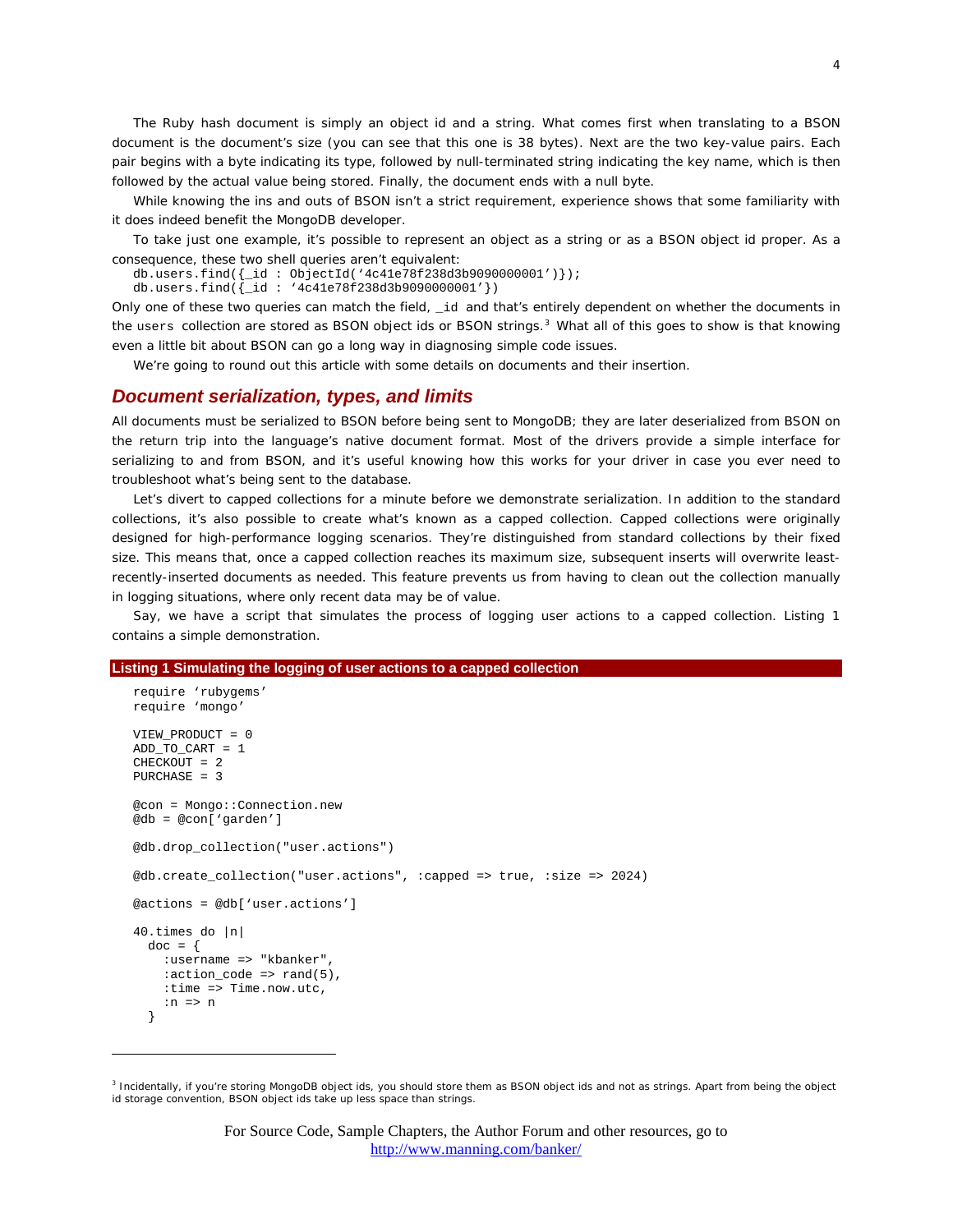```
 @actions.insert(doc)
End
```
OK, now back to serialization. We assume our document size is roughly 100 bytes. In fact, we can check our assumption using the Ruby driver's BSON serializer:

```
doc = \{: id => BSON::ObjectID.new,
     :username => "kbanker",
    : action code => rand(5),
     :time => Time.now.utc,
    :n \Rightarrow 1 }
```
bson = BSON::BSON\_CODER.serialize(doc)

puts "Document #{doc.inspect} takes up #{bson.length} bytes as BSON" The serialize method returns a byte array. If you run the above code, you'll see that we get a BSON object 82 bytes long, which isn't far from our estimate.<sup>[4](#page-3-0)</sup>

Deserializing a BSON is just as straightforward. Try running this code to verify that it works: deserialized\_doc = BSON::BSON\_CODER.deserialize(bson)

 puts "Here's our document deserialized from BSON:" puts deserialized\_doc.inspect

Now, we need to emphasize here that we can't serialize just any Ruby hash. To serialize without error, the key names must be valid, and each of the values must be convertible into a valid BSON type. A valid key name consists of a string with a maximum length of 255 bytes. The string may consist of any combination of UTF-8 characters, with two exceptions: it cannot begin with a \$ and it must not contain any . characters. When programming in Ruby, you may use symbols as hash keys, but be aware that they are converted into their string equivalents when serialized.

It is important to consider the length of the key names you choose, since key names are stored in the documents themselves. This contrasts with an RDBMS, where column names are always kept separate from the rows they refer to. So, for instance, with BSON a document, if you can live with dob in place of date\_of\_birth as a key name, you'll save 10 bytes per document. That may not sound like much but, once you have a billion of such documents, you'll have saved nearly ten gigabytes of storage space just by using a shorter key name. Of course, this doesn't mean you should go to unreasonable lengths to ensure small key names. But if you expect truly massive amounts of data, economizing on key names will save space.

In addition to valid key names, documents must contain values that can be serialized into BSON. Some of the BSON types and their descriptions follow.

#### *Numbers*

 $\overline{a}$ 

BSON specifies three numeric types: double, int, and long. This means that BSON can encode any IEEE floating point value and any signed integer up to eight bytes in length. When serializing integers, the driver will automatically determine whether to encode as an int or a long. If fact, there's only one common situation where a number's type must be made explicit—when you're inserting numeric data via the JavaScript shell. JavaScript, unhappily, only natively supports a single numeric type called Number, which is equivalent to an IEEE floating point.

Consequently, if you want to save numeric value from the shell as an integer, you have to be explicit. Go ahead and try this example:

> db.numbers.save({n: 5});

> db.numbers.save({ n: NumberLong(5) });

We've just saved two documents to the numbers collection. And while their values are equal, the first is saved as a double, and the second as an integer.

Querying for all documents where n is 5 will return both documents:

> db.numbers.find({n: 5});

<span id="page-4-0"></span><sup>4</sup> The difference between the 82-byte document size and the 100-byte estimate is due to normal collection and document overhead.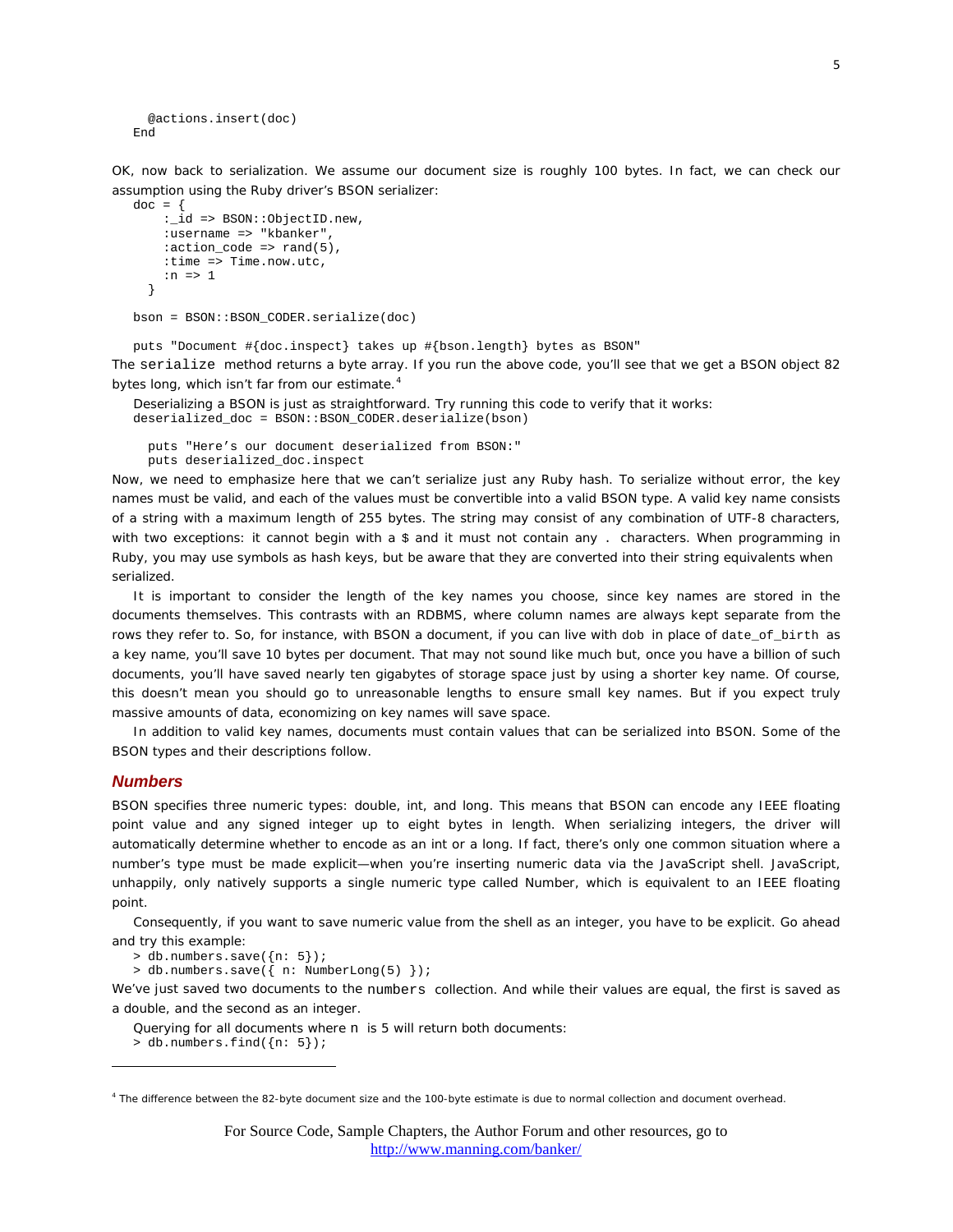```
{ "id" : ObjectId("4c581c98d5bbeb2365a838f9"), "n" : 5 }
{ \nightharpoonup \text{ind}^* : \text{ObjectId}("4c581c9bd5bbeb2365a838fa"); "n" : \text{NumberLong}( 5 ) \nightharpoonup }
```
But, you can see that the second value is marked a long integer. To highlight this, we can query by BSON type using the special \$type operator. Each BSON type is identified by an integer, beginning with 1. Doubles are type 1 and int64s are type 18. Therefore, we can query our collection for values of n of a certain type:

```
> db.numbers.find({n: {"$type": 1}});
\{ " id" : ObjectId("4c581c98d5bbeb2365a838f9"), "n" : 5 }
> db.numbers.find({n: {"$type": 18}});
{ \text{\textendash} : \text{ObjectId}(\text{``4c581c9bd5bbeb2365a838fa''})\text{, "n" : NumberLong( 5 ) } }
```
And this verifies the difference in storage. You'd probably never use the \$type operator in production, but it's a great tool for debugging. The only other issue that commonly arises with BSON numeric types is the lack of decimal support. This means that, if you're planning on storing currency values in MongoDB, you need to use an integer type and keep the values in cents.

#### *Datetimes*

The BSON datetime type is used to store any temporal values. Time values are represented using an unsigned 64- bit integer marking seconds since the UNIX epoch, in UTC. If you're using the Ruby driver to store temporal data,<sup>[5](#page-4-0)</sup> the BSON serializer expects a Ruby Time object in UTC. Consequently, you cannot use date classes that maintain a time zone since a BSON datetime cannot encode that data.

#### *Custom types*

But, what if you absolutely need to store a time with its zone? It's true that, at times, the basic BSON types simply don't suffice. While there's no way to create a custom BSON type, you can certainly compose the various primitive BSON values to create your own virtual type. For instance, if you wanted to store times with zone, you might use a document structure like this, in Ruby:

```
{:time_with_zone =>
   {:time => Time.utc.now,
    :zone => "EST"
   }
}
```
It wouldn't be difficult to write an application so that it transparently handles these composite representations. This is usually how it's done in the real world. If you look at MongoMapper, an object mapper for MongoDB written in Ruby, there's a feature which allows you to define to\_mongo and from\_mongo methods for any object to accommodate these sorts of custom, composite types.

#### *Summary*

 $\overline{a}$ 

You've just gone on a quick tour of BSON, learning first how the drivers are built and discovering object ids, which was followed by a discussion of data types and document serialization. Lastly, we went over native and custom BSON types.

<sup>&</sup>lt;sup>5</sup> The UNIX epoch is defined as midnight on January 1, 1970, coordinated universal time. Prior to MongoDB v1.8, there are some limitations when it comes to querying and sorting against time values occurring before the UNIX epoch. If your application depends on pre-epoch times, an upgrade to 1.8 is recommended.